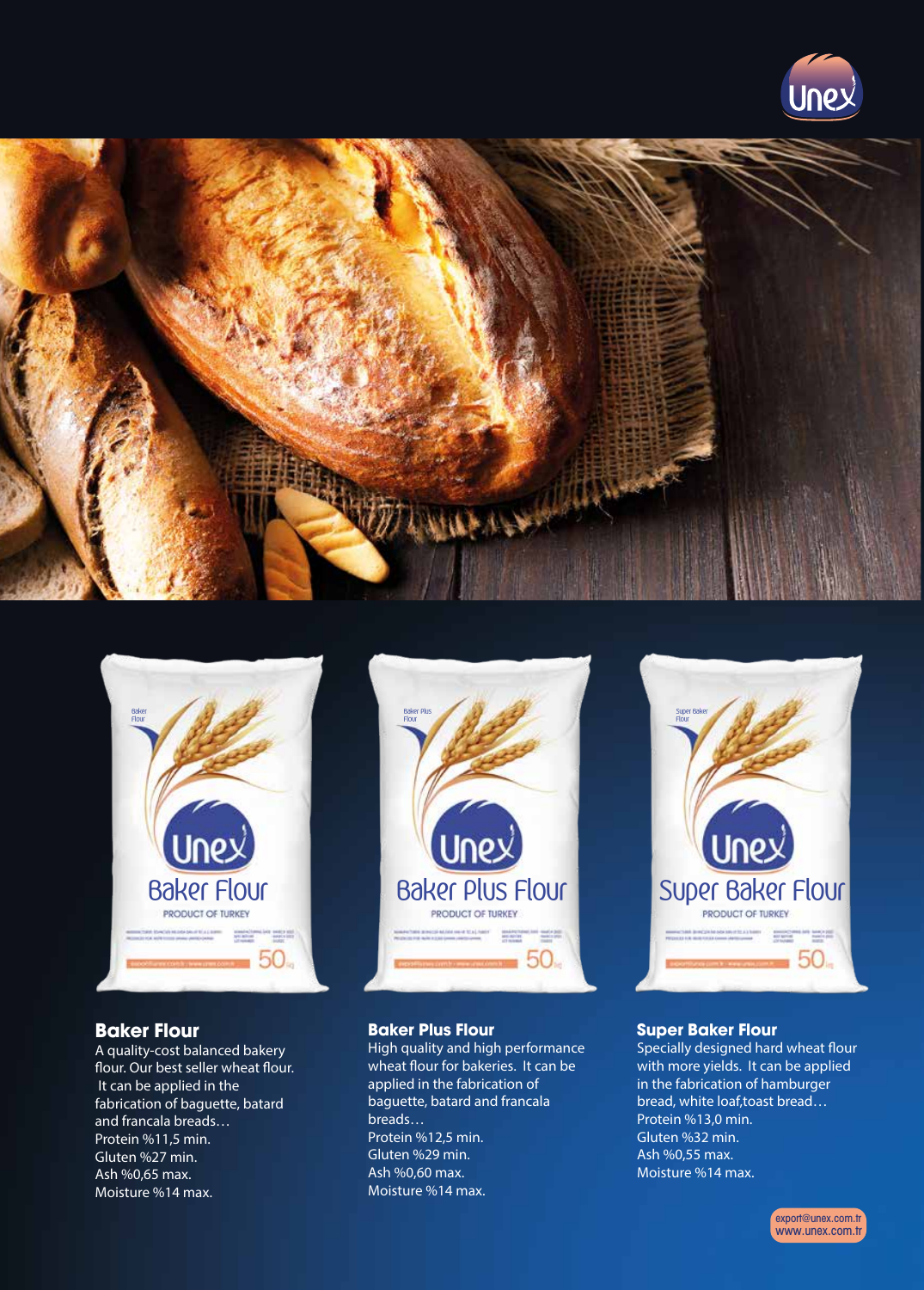



#### $\bigcap$  ID  $\bigcap$ WUIT ' OPERATION

The journey of our flours starts with selection of specials wheats,continues with our experience inc journey or our nours starts with sciection or specials witcats, continues with our experience<br>in milling and management, ends with delivering our flours to final destinations. No matter by miniming and management, ends with denvering our nours to mial destinations. No is experience. We strongly comfortable. Our operation ability and quality comes from our desire to deliver you our believe that our owner.<br>believe that our owner high quality wheat flours in their best conditions and performances.

### partners. DING QUA



www.unex.com.tr export@unex.com.tr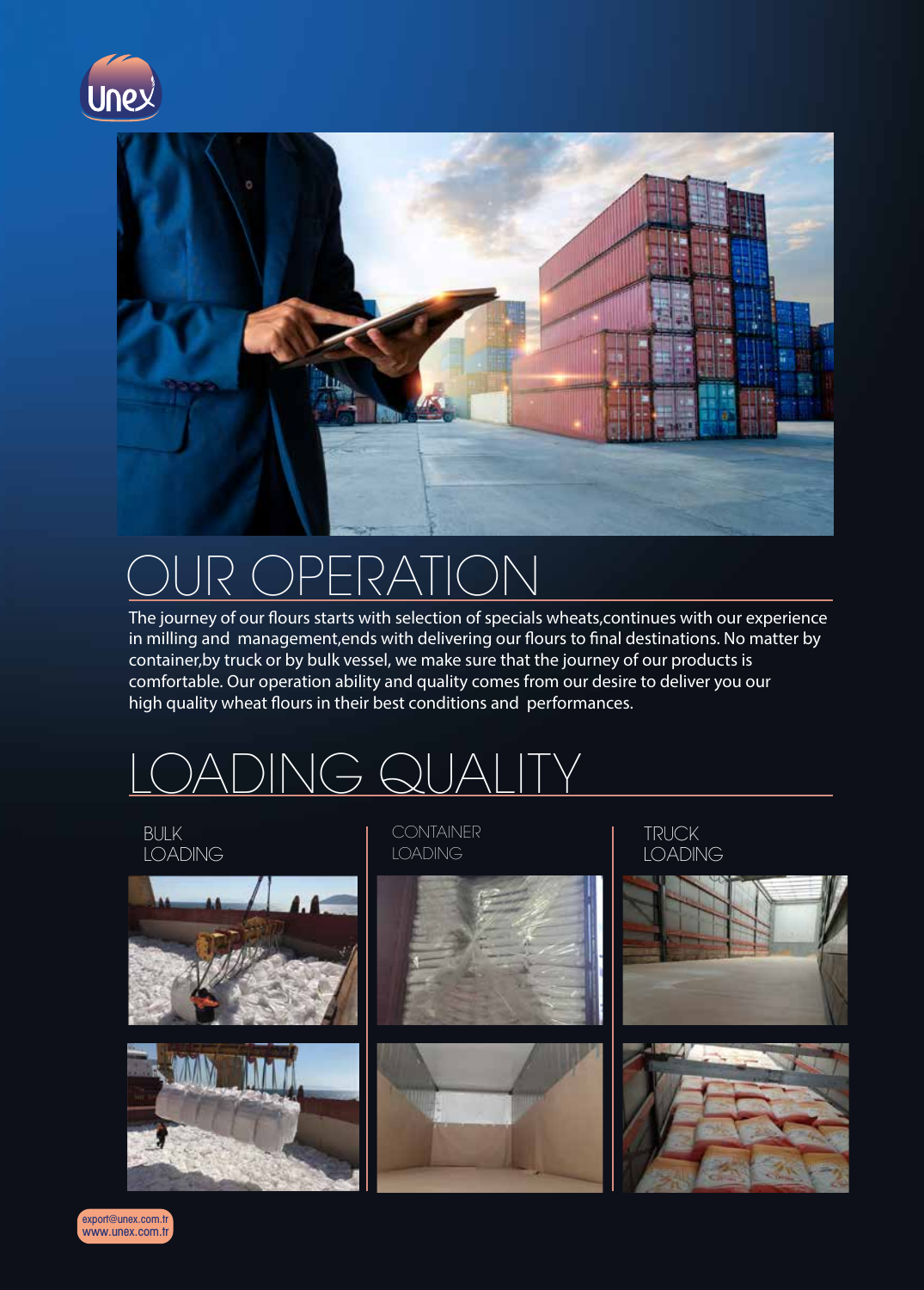

## RESEARCH AND DEVELOPMENT

Our market approach and understanding have always led us to have a remarkable market share in our export destinations. One of the first steps we take in new business opportunities is to analyze customer's needs and develop a special formulated product accordingly. We are always in search of excellency for our flour quality and thanks to our fully equipped modern labarotary and professional food engineers, we deliver our very best flours in the hands of our customers.

ត្តធ្ថាធធធធធធ

# QUALITY CERTIFICATES